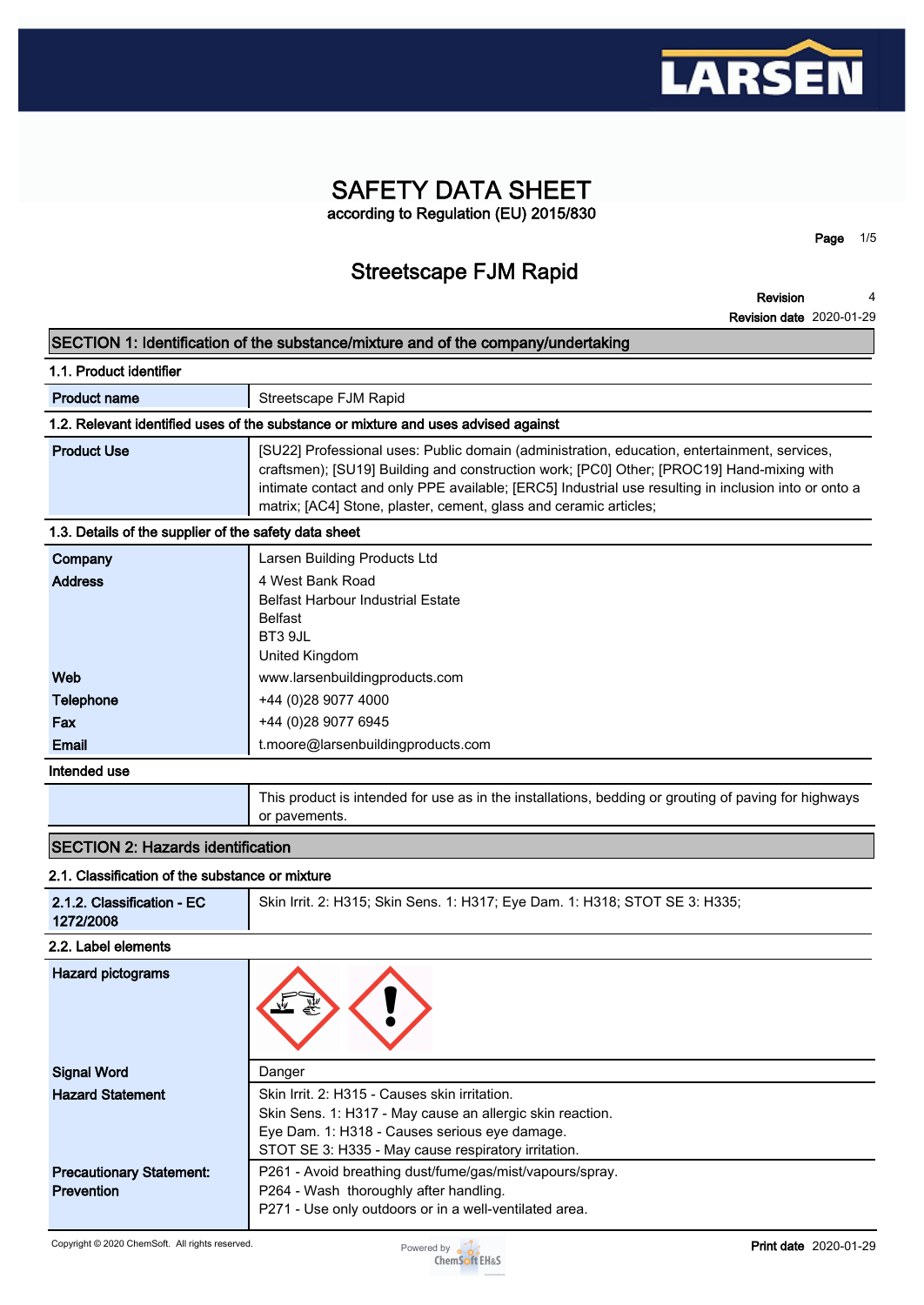## **Streetscape FJM Rapid**

| 2.2. Label elements                                |                                                                                                                                                                                                                                                                                                                                                                                                                                                                                                                                                                                                                                  |
|----------------------------------------------------|----------------------------------------------------------------------------------------------------------------------------------------------------------------------------------------------------------------------------------------------------------------------------------------------------------------------------------------------------------------------------------------------------------------------------------------------------------------------------------------------------------------------------------------------------------------------------------------------------------------------------------|
|                                                    | P272 - Contaminated work clothing should not be allowed out of the workplace.<br>P280 - Wear protective gloves/protective clothing/eye protection/face protection.                                                                                                                                                                                                                                                                                                                                                                                                                                                               |
| <b>Precautionary Statement:</b><br>Response        | P302+P352 - IF ON SKIN: Wash with plenty of water/.<br>P304+P340 - IF INHALED: Remove person to fresh air and keep comfortable for breathing.<br>P305+P351+P338 - IF IN EYES: Rinse cautiously with water for several minutes. Remove contact<br>lenses, if present and easy to do. Continue rinsing.<br>P310 - Immediately call a POISON CENTER/doctor/.<br>P312 - Call a POISON CENTER/doctor/ / if you feel unwell.<br>P321 - Specific treatment (see on this label).<br>P332+P313 - If skin irritation occurs: Get medical advice/attention.<br>P333+P313 - If skin irritation or rash occurs: Get medical advice/attention. |
| <b>Precautionary Statement:</b><br>Storage         | P403+P233 - Store in a well-ventilated place. Keep container tightly closed.<br>P405 - Store locked up.                                                                                                                                                                                                                                                                                                                                                                                                                                                                                                                          |
| <b>Precautionary Statement:</b><br><b>Disposal</b> | P501 - Dispose of contents/container to                                                                                                                                                                                                                                                                                                                                                                                                                                                                                                                                                                                          |
| 2.3. Other hazards                                 |                                                                                                                                                                                                                                                                                                                                                                                                                                                                                                                                                                                                                                  |
| <b>Other hazards</b>                               | P13 - Contains chromium (VI). May produce an allergic reaction. Contact between cement powder<br>and body fluids (e.g. sweat and eye fluid) may also cause skin and respiratory irritation, dermatitis                                                                                                                                                                                                                                                                                                                                                                                                                           |

**or burns.**

#### **3.2. Mixtures**

#### **EC 1272/2008**

| <b>Chemical Name</b>   | Index No. | CAS No.    | EC No.    | <b>REACH Registration</b><br><b>Number</b> | Conc.<br>$($ %w/w $)$ | Classification                                                                    |
|------------------------|-----------|------------|-----------|--------------------------------------------|-----------------------|-----------------------------------------------------------------------------------|
| <b>Portland Cement</b> |           | 65997-15-1 | 266-043-4 |                                            |                       | Skin Irrit. 2: H315; Skin Sens.<br>1: H317; Eye Dam. 1: H318;<br>STOT SE 3: H335; |
| - -                    |           |            |           |                                            |                       |                                                                                   |

#### **Description**

| This product contains portland cement which contains Chromium VI. Reducing agents have been           |
|-------------------------------------------------------------------------------------------------------|
| added to this product to reduce the risk of allergic dermatitis when the product is mixed with water, |
| providing the product has been stored as directed and is within its shelf life.                       |

#### **SECTION 4: First aid measures**

#### **4.1. Description of first aid measures**

| <b>Inhalation</b>   | Irritating to respiratory system. Inhalation may cause coughing, tightness of the chest and irritation<br>of the respiratory system. Move the exposed person to fresh air. Seek medical attention if irritation<br>or symptoms persist. |
|---------------------|-----------------------------------------------------------------------------------------------------------------------------------------------------------------------------------------------------------------------------------------|
| Eye contact         | Irritating to eyes. Rinse immediately with plenty of water for 15 minutes holding the eyelids open.<br>Seek medical attention if irritation or symptoms persist.                                                                        |
| <b>Skin contact</b> | Irritating to skin. Wash off immediately with plenty of soap and water. Remove contaminated<br>clothing. Seek medical attention if irritation or symptoms persist.                                                                      |
| Ingestion           | Ingestion may cause nausea and vomiting. Seek medical attention if irritation or symptoms persist.<br>DO NOT INDUCE VOMITING.                                                                                                           |

### **SECTION 5: Firefighting measures**

#### **5.1. Extinguishing media**

**Carbon oxides.**

### **5.2. Special hazards arising from the substance or mixture**

**Burning produces irritating, toxic and obnoxious fumes.**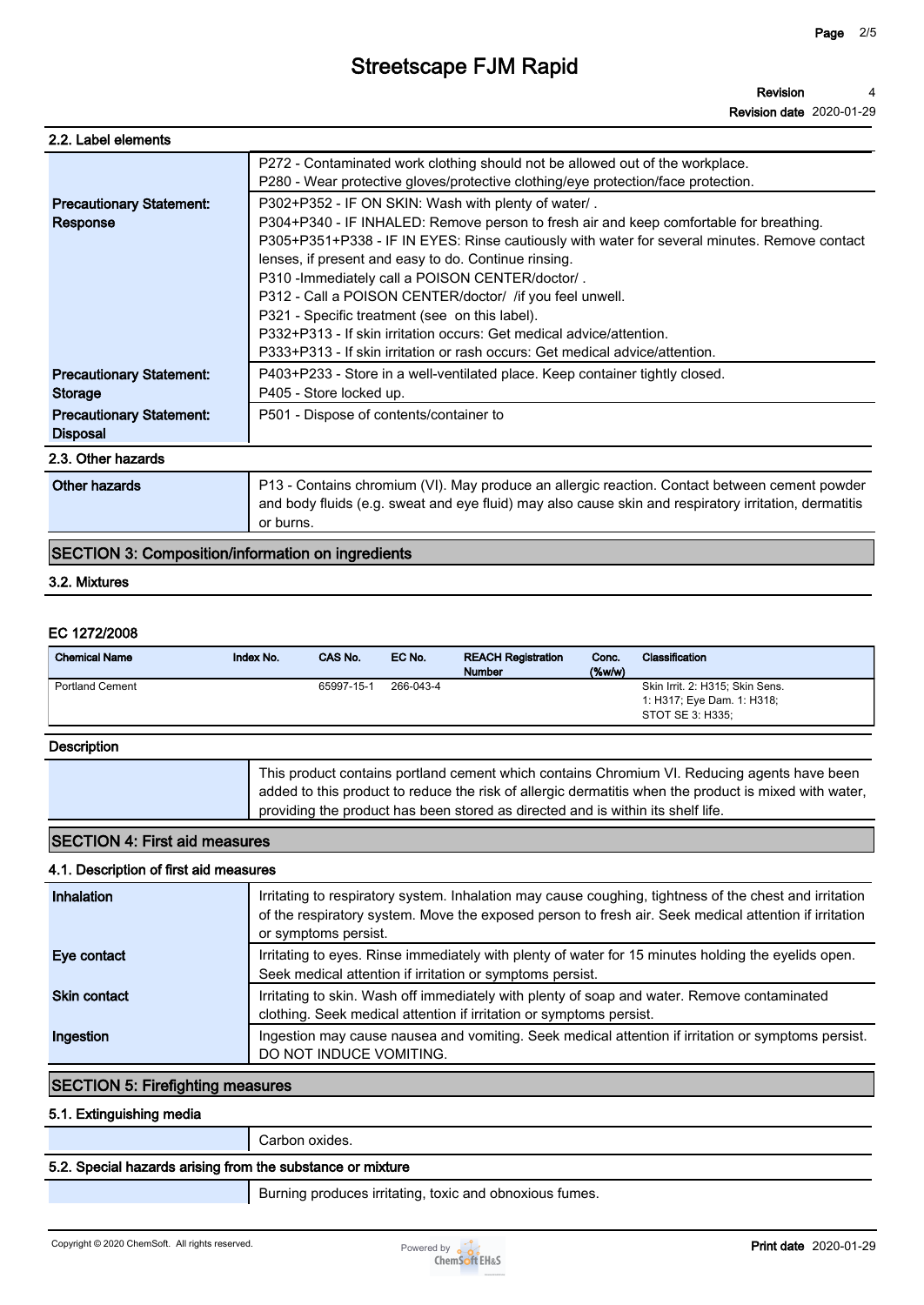## **Streetscape FJM Rapid**

#### **5.3. Advice for firefighters**

#### **Wear suitable respiratory equipment when necessary.**

#### **SECTION 6: Accidental release measures**

#### **6.1. Personal precautions, protective equipment and emergency procedures**

**Avoid raising dust. Ensure adequate ventilation of the working area. Wear suitable protective equipment.**

#### **6.2. Environmental precautions**

**Do not allow product to enter drains. Prevent further spillage if safe.**

#### **6.3. Methods and material for containment and cleaning up**

**Sweep up. Transfer to suitable, labelled containers for disposal. Clean spillage area thoroughly with plenty of water.**

#### **SECTION 7: Handling and storage**

#### **7.1. Precautions for safe handling**

**Avoid contact with eyes and skin. Ensure adequate ventilation of the working area. Adopt best Manual Handling considerations when handling, carrying and dispensing.**

#### **7.2. Conditions for safe storage, including any incompatibilities**

| Keep in a cool, dry, well ventilated area. Keep containers tightly closed. Store in correctly labelled |
|--------------------------------------------------------------------------------------------------------|
| containers. This product must be stored in unopened manufacturers bags away from extremes of           |
| temperature in dry conditions. This product must be used before the use by date as shown on the        |
| bag. Use of this product after the use by date or incorrect storage may increase the risk of an        |
| allergic reaction from Chromium VI. This product must be used by the date shown on the bag. Use        |
| of this product after the use by date or incorrect storage may increase the risk of an allergic        |
| reaction to Chromium VI.                                                                               |
|                                                                                                        |

#### **SECTION 8: Exposure controls/personal protection**

#### **8.1. Control parameters**

#### **8.1.1. Exposure Limit Values**

| <b>Portland Cement</b> | WEL 8-hr limit ppm: -         | WEL 8-hr limit mg/m3: -      |
|------------------------|-------------------------------|------------------------------|
|                        | WEL 15 min limit ppm: -       | WEL 15 min limit mg/m3: -    |
|                        | WEL 8-hr limit mg/m3 total 10 | WEL 15 min limit mg/m3 total |
|                        | inhalable dust:               | inhalable dust:              |
|                        | WEL 8-hr limit mg/m3 total 4  | WEL 15 min limit mg/m3 total |
|                        | respirable dust:              | respirable dust:             |

#### **8.2. Exposure controls**

| 8.2.1. Appropriate engineering<br>controls | Ensure adequate ventilation of the working area. |
|--------------------------------------------|--------------------------------------------------|
| 8.2.2. Individual protection<br>measures   | Wear chemical protective clothing.               |
| Eye / face protection                      | Approved safety goggles.                         |
| Skin protection -<br>Handprotection        | Chemical resistant gloves (PVC).                 |
| <b>Respiratory protection</b>              | Wear:. Suitable respiratory equipment.           |

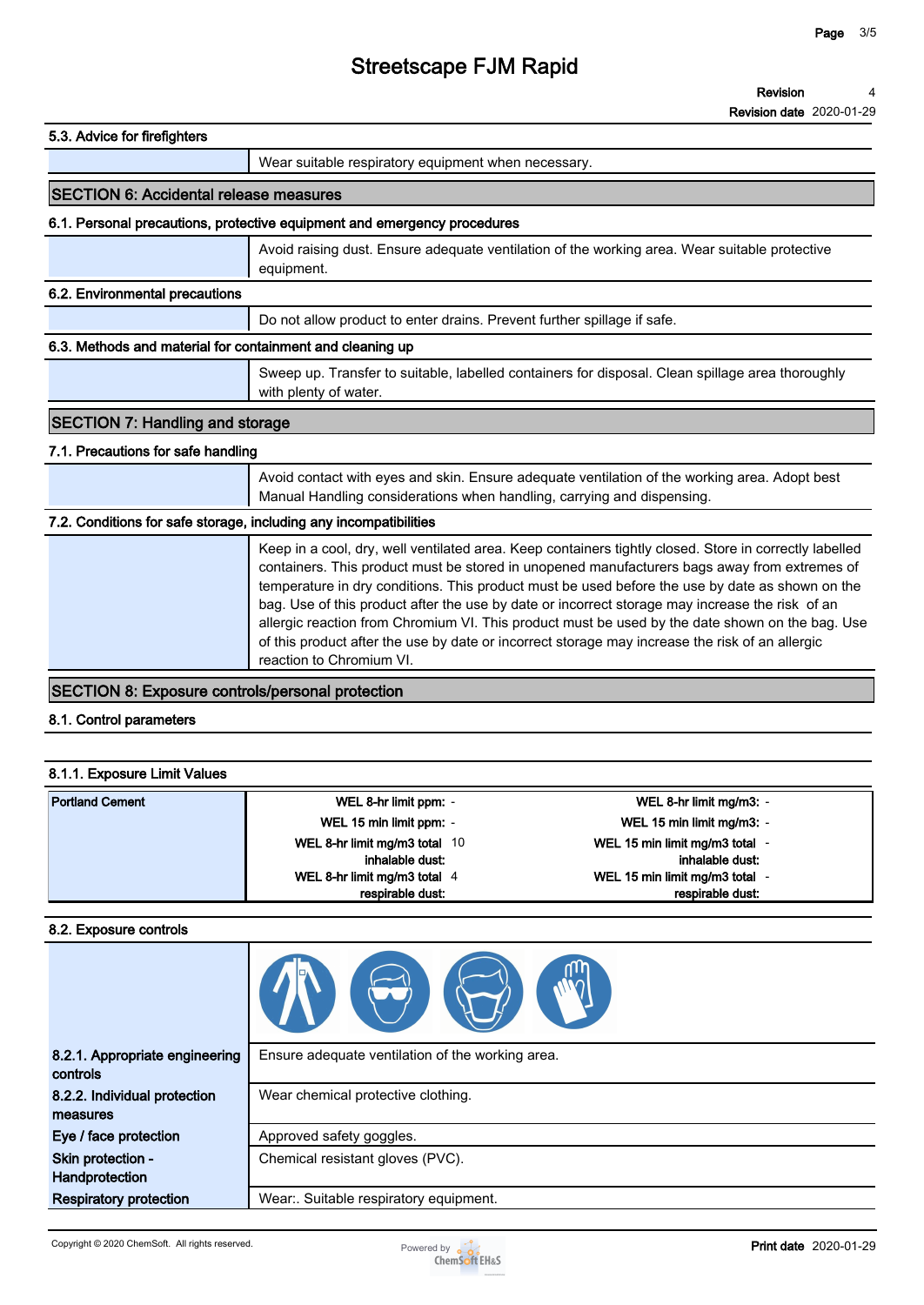#### **Revision 4**

**Revision date 2020-01-29**

| <b>SECTION 9: Physical and chemical properties</b>         |                                                                                       |
|------------------------------------------------------------|---------------------------------------------------------------------------------------|
| 9.1. Information on basic physical and chemical properties |                                                                                       |
| Appearance<br>Colour                                       | Powder<br>Grey/White<br>Flash point Not applicable.<br>Solubility   Miscible in water |
| <b>SECTION 10: Stability and reactivity</b>                |                                                                                       |
| 10.2. Chemical stability                                   |                                                                                       |
|                                                            | Stable under normal conditions.                                                       |
| <b>SECTION 11: Toxicological information</b>               |                                                                                       |
| 11.1.4. Toxicological Information                          |                                                                                       |
|                                                            | No data available                                                                     |
| <b>SECTION 12: Ecological information</b>                  |                                                                                       |
| 12.1. Toxicity                                             |                                                                                       |
|                                                            | No data available                                                                     |
| <b>SECTION 13: Disposal considerations</b>                 |                                                                                       |
| <b>General information</b>                                 |                                                                                       |
|                                                            | Dispose of in compliance with all. local and national regulations.                    |
| <b>SECTION 14: Transport information</b>                   |                                                                                       |
| 14.1. UN number                                            |                                                                                       |
|                                                            | The product is not classified as dangerous for carriage.                              |
| 14.2. UN proper shipping name                              |                                                                                       |
| 14.3. Transport hazard class(es)                           | The product is not classified as dangerous for carriage.                              |
|                                                            | The product is not classified as dangerous for carriage.                              |
| 14.4. Packing group                                        |                                                                                       |
|                                                            | The product is not classified as dangerous for carriage.                              |
| 14.5. Environmental hazards                                |                                                                                       |
|                                                            | The product is not classified as dangerous for carriage.                              |
| 14.6. Special precautions for user                         |                                                                                       |
|                                                            | The product is not classified as dangerous for carriage.                              |
|                                                            | 14.7. Transport in bulk according to Annex II of MARPOL 73/78 and the IBC Code        |
|                                                            | The product is not classified as dangerous for carriage.                              |
| <b>SECTION 15: Regulatory information</b>                  |                                                                                       |

| <b>ISECTION 16: Other information</b>     |                                                                                                                                                             |  |
|-------------------------------------------|-------------------------------------------------------------------------------------------------------------------------------------------------------------|--|
| Other information                         |                                                                                                                                                             |  |
| Text of Hazard Statements in<br>Section 3 | Skin Irrit. 2: H315 - Causes skin irritation.<br>Skin Sens. 1: H317 - May cause an allergic skin reaction.<br>Eye Dam. 1: H318 - Causes serious eye damage. |  |